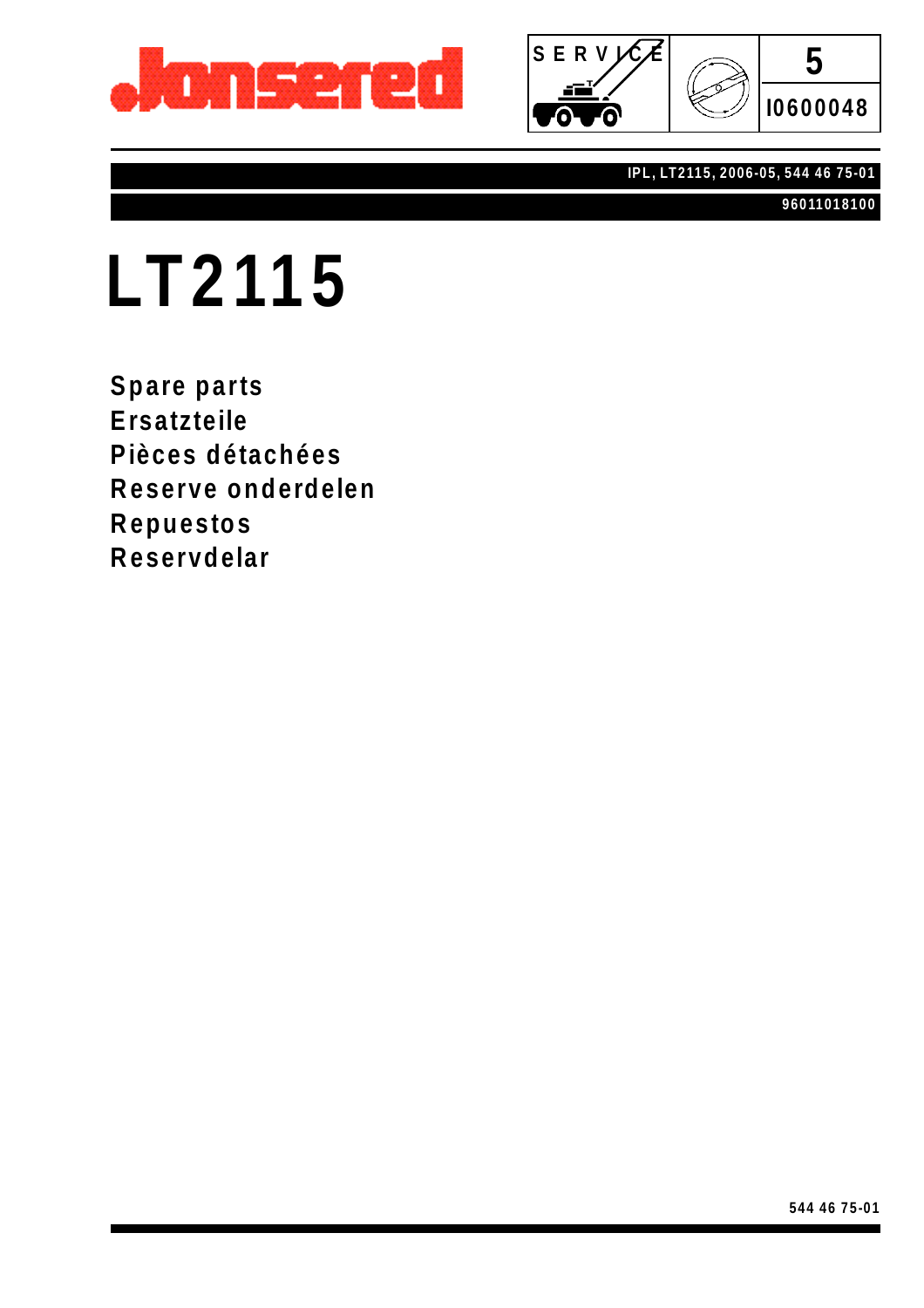## **ILLUSTRATED PARTS LIST**

# **MODEL NO. 96011011800 CUSTOMER CATALOG NO. LT2115 PRODUCT NO. 960 11 01-81**



401232

401430 Rev 1 01.30.08 TH Printed in the U.S.A.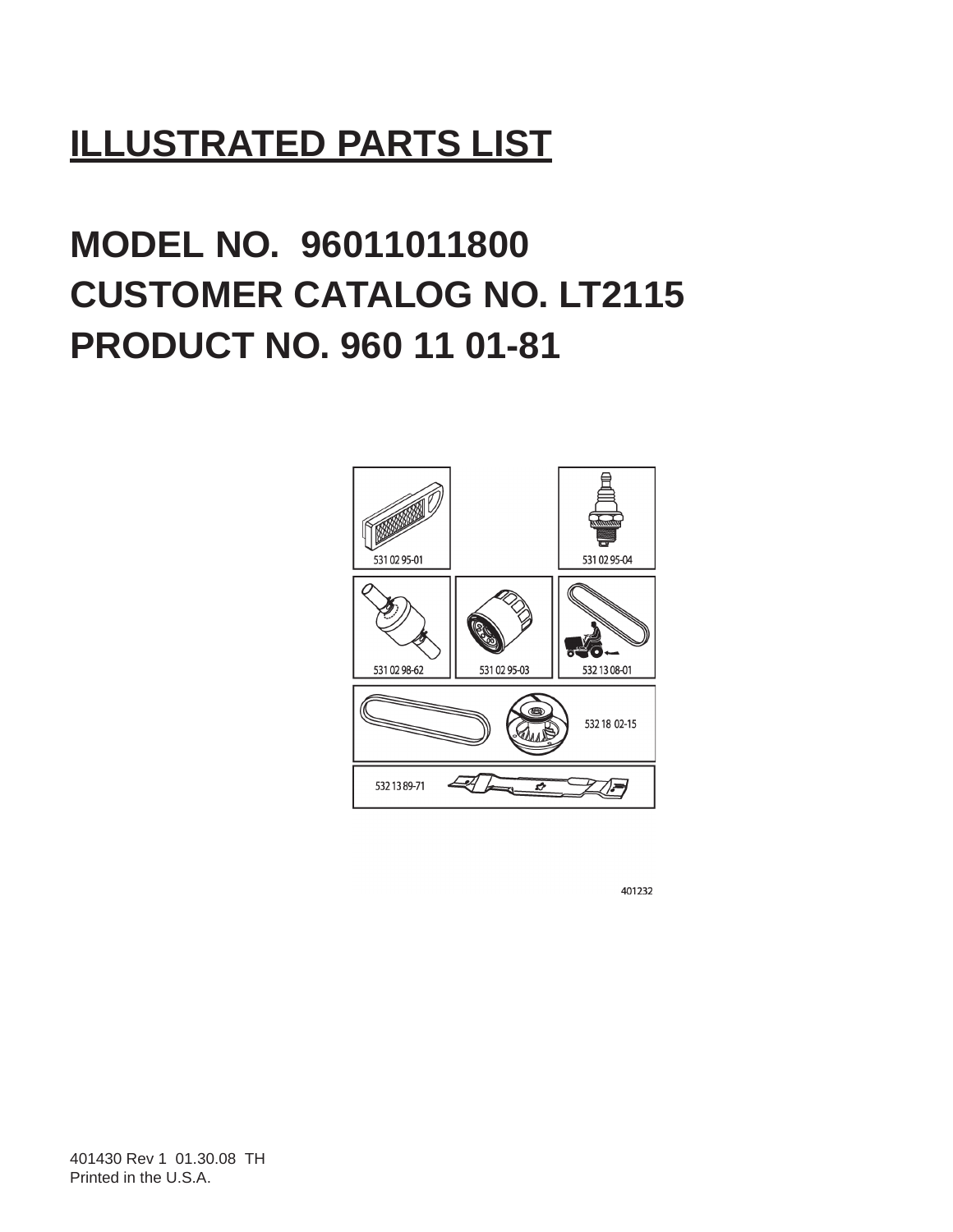**TRACTOR - MODEL NO. LT2115 (96011018100), PRODUCT NO. 960 11 01-81 DECALS**





**2**

1 inch =  $25.4 \, \text{mm}$ .

3 532 10 62-22 Tire F Ts 15 x 6 0 - 6 Service 4 532 05 99-04 Tube Front (Service Item Only)<br>5 532 13 83-36 Rim Asm 6" front Silver Service 5 532 13 83-36 Rim Asm 6" front Silver Service<br>6 532 12 49-57 Fitting Grease (Front Wheel On 6 532 12 49-57 Fitting Grease (Front Wheel Only)

Only) 8 532 13 83-37 Rim Asm 8"rear Silver Service 9 532 10 62-68 Tire R Ts 18 x 9 5-8 C Service<br>10 532 12 49-26 Tube Rear (Service Item Only) 10 532 12 49-26 Tube Rear (Service Item Only)<br>11 532 17 50-39 Cap Axle Blk 1 50 x 1 00 532 17 50-39 Cap Axle Blk 1 50 x 1 00<br>532 14 43-34 Sealant. Tire ( 10 oz. Tub

**NOTE:** All component dimensions given in U.S. inches.

Bearing Flange (Front Wheel

Sealant, Tire ( 10 oz. Tube)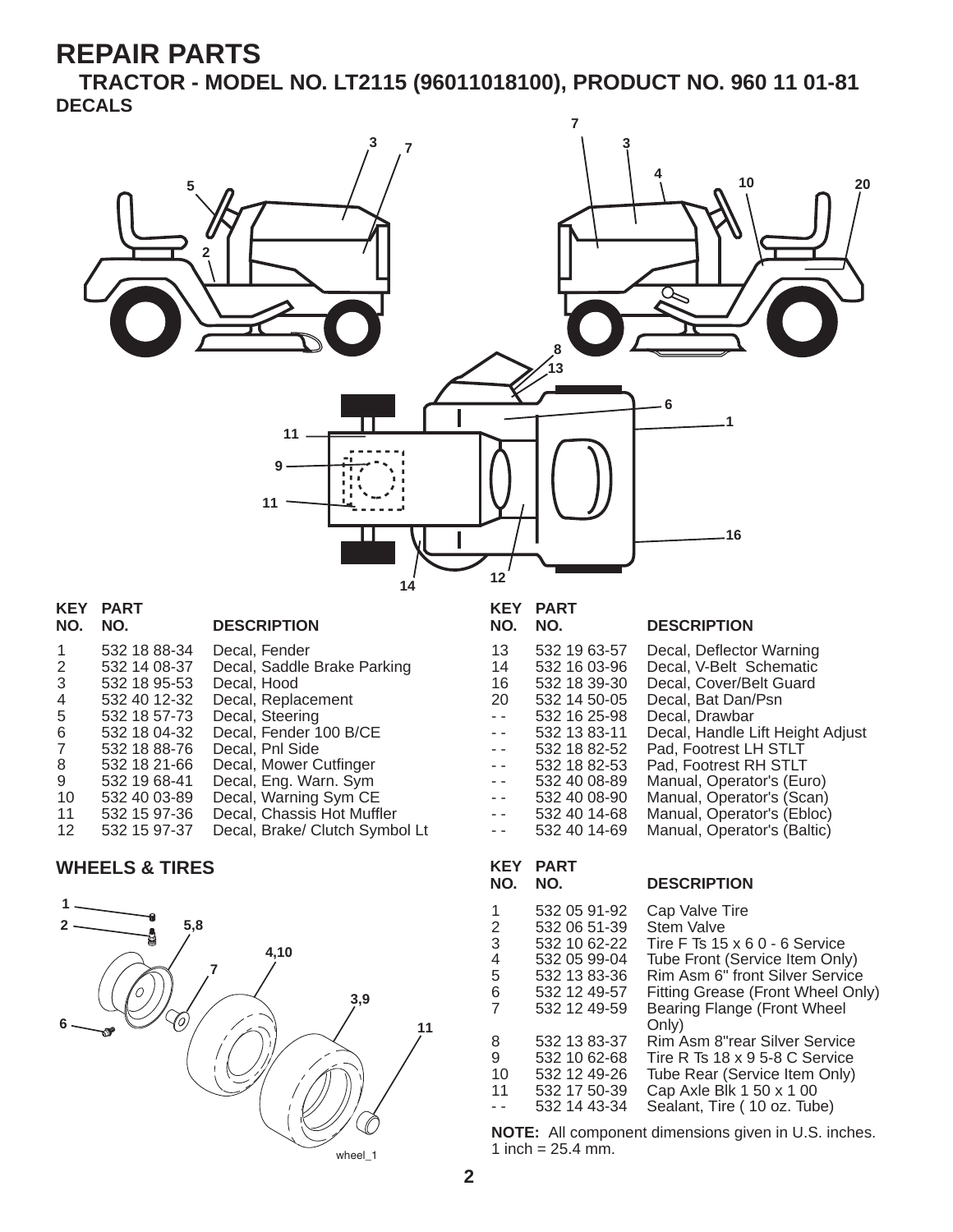**TRACTOR - MODEL NO. LT2115 (96011018100), PRODUCT NO. 960 11 01-81 SCHEMATIC**

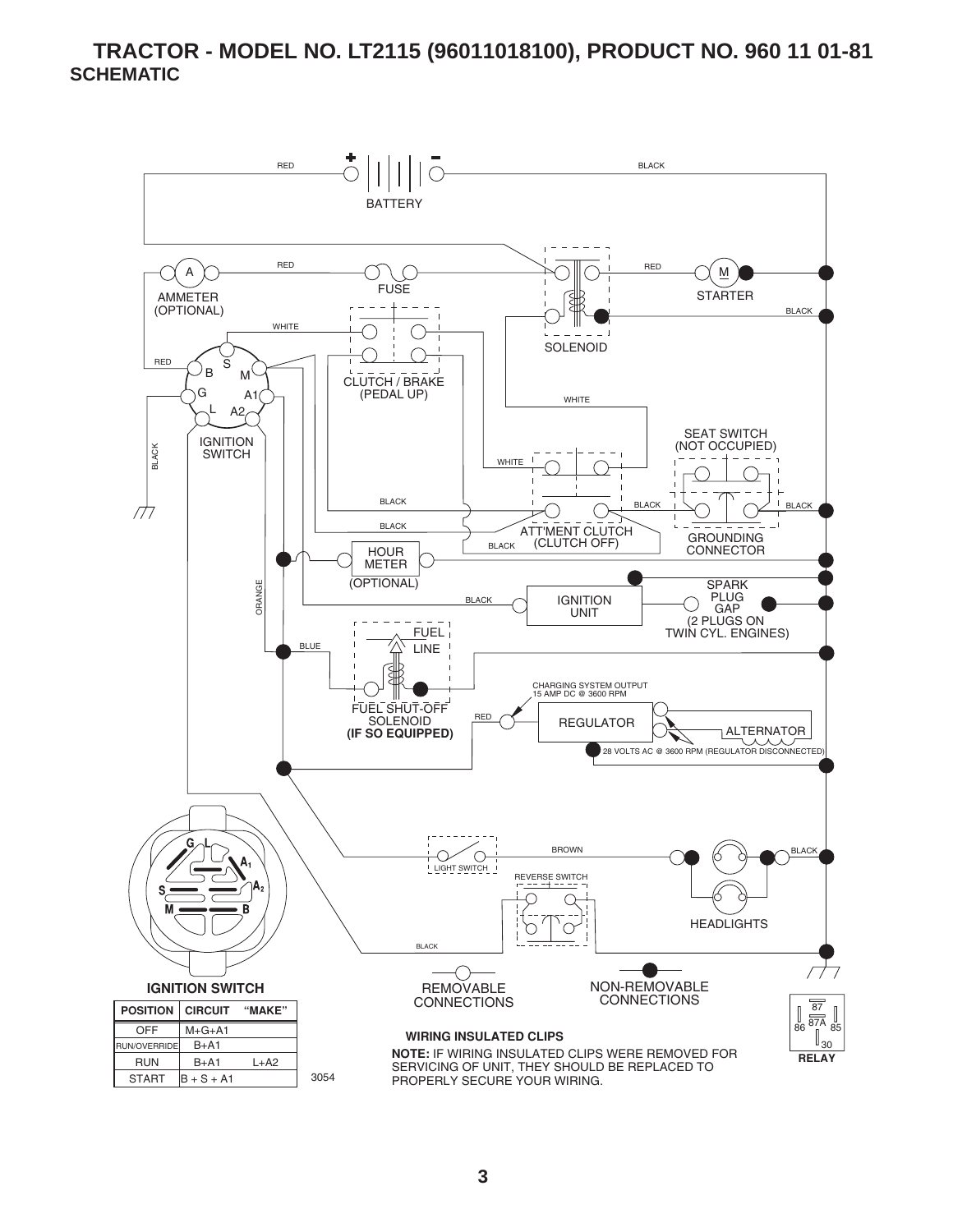**TRACTOR - MODEL NO. LT2115 (96011018100), PRODUCT NO. 960 11 01-81 ELECTRICAL**

![](_page_4_Figure_2.jpeg)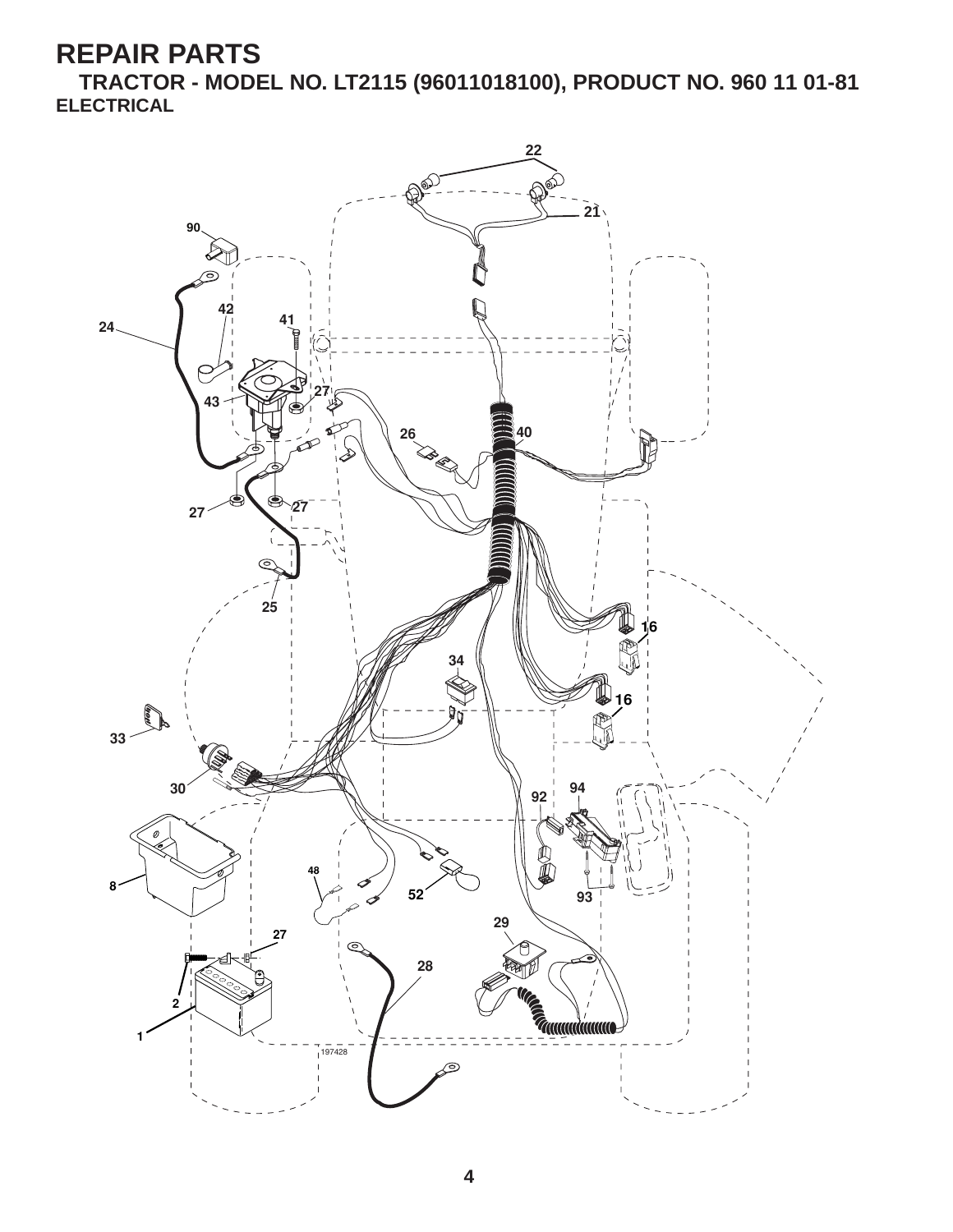**TRACTOR - MODEL NO. LT2115 (96011018100), PRODUCT NO. 960 11 01-81 ELECTRICAL**

| KEY<br>NO.          | <b>PART</b><br>NO.           | <b>DESCRIPTION</b>                             |
|---------------------|------------------------------|------------------------------------------------|
| 1<br>$\overline{2}$ | 532 14 49-27                 | <b>Battery</b><br>Bolt Hex Hd 1/4-20 unc x 3/4 |
| 8                   | 874 76 04-12<br>532 17 66-89 |                                                |
| 16                  | 532 17 61-38                 | Case Battery Mech Hinge<br>Switch Interlock    |
| 21                  | 532 18 37-59                 | Harness Asm Light W/4152j                      |
| 22                  | 532 00 41-52                 | Bulb Light #1156                               |
| 24                  | 532 12 47-80                 | Cable Battery 6 Ga. 11" red                    |
| 25 —                | 532 14 61-47                 | Cable Battery 6 Ga. 44" red w/16 wire          |
| 26                  | 532 17 51-58                 | Fuse 20 AMP                                    |
| 27                  | 873 51 04-00                 | Nut Keps Hex 1/4-20 unc                        |
| 28 —                | 532 12 47-73                 | Cable Ground 6 Ga. 12" black                   |
| 29                  | 532 19 27-49                 | Switch Seat                                    |
| 30                  | 532 19 33-50                 | Switch Ign                                     |
| 33                  | 532 14 04-01                 | Key Ign Molded Generic                         |
| 34                  | 532 11 07-12                 | Switch Light                                   |
| 40                  | 532 19 74-28                 | Harness Ign.                                   |
| 41                  | 871 11 04-08                 | Bolt Blk Fin Hex 1/4 - 20 x 1/2                |
| 42                  | 532 13 15-63                 | <b>Cover Terminal Red</b>                      |
| 43                  | 532 19 25-07                 | Solenoid                                       |
| 48                  | 532 14 08-44                 | Adapter Ammeter Rectangular                    |
| 52                  | 532 14 19-40                 | Protection Wire Loop                           |
| 90                  | 532 18 04-49                 | <b>Cover Terminal Battery</b>                  |
| 92                  | 532 19 66-15                 | Harness Pigtail<br>Screw Plastite 10-14 x 2.0  |
| 93<br>94            | 532 19 25-40                 |                                                |
|                     | 532 19 18-34                 | Module Reverse                                 |

**NOTE:** All component dimensions given in U.S. inches. 1 inch =  $25.4$  mm.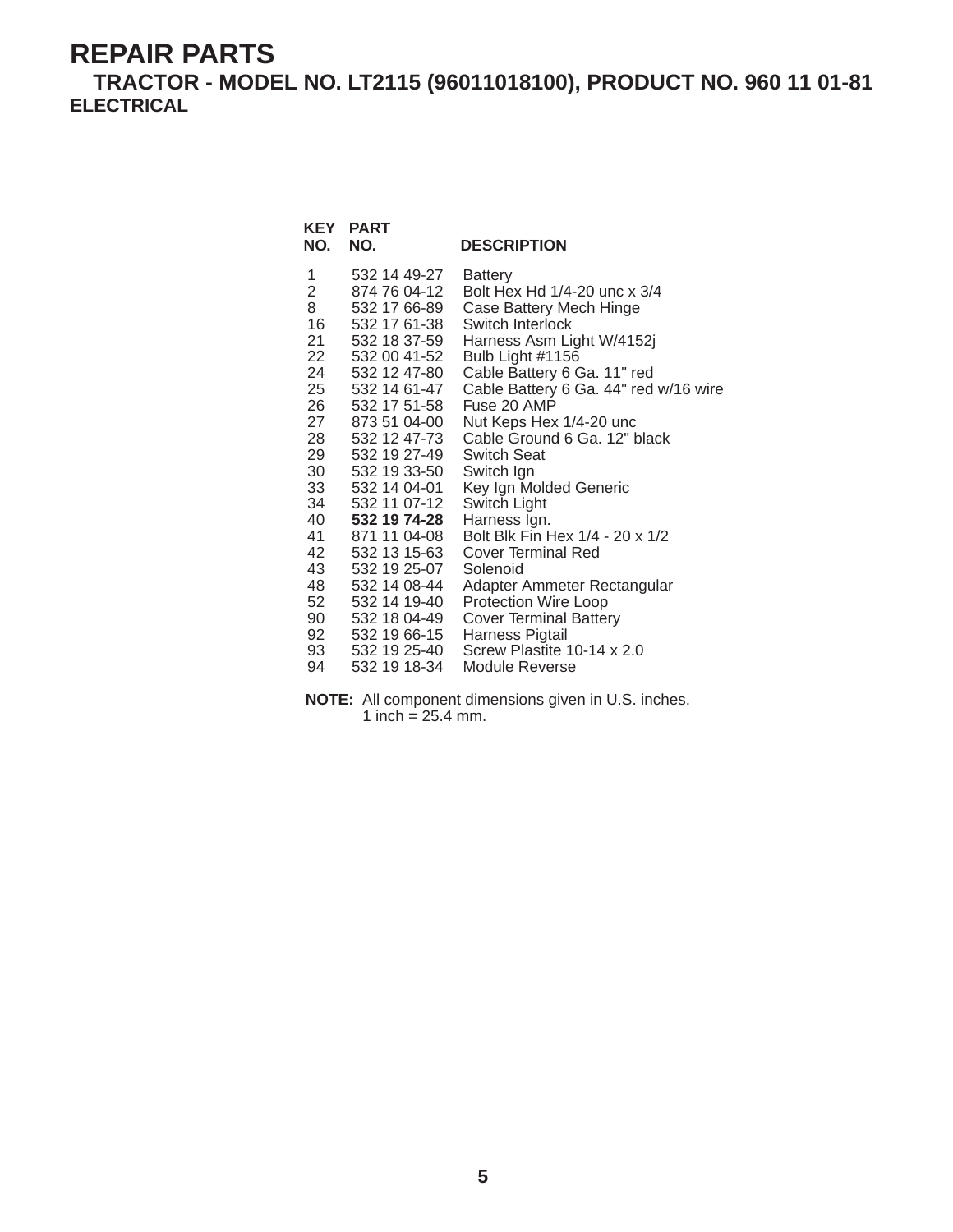**TRACTOR - MODEL NO. LT2115 (96011018100), PRODUCT NO. 960 11 01-81 CHASSIS AND ENCLOSURES**

![](_page_6_Figure_2.jpeg)

chassis\_elite sv\_pro\_11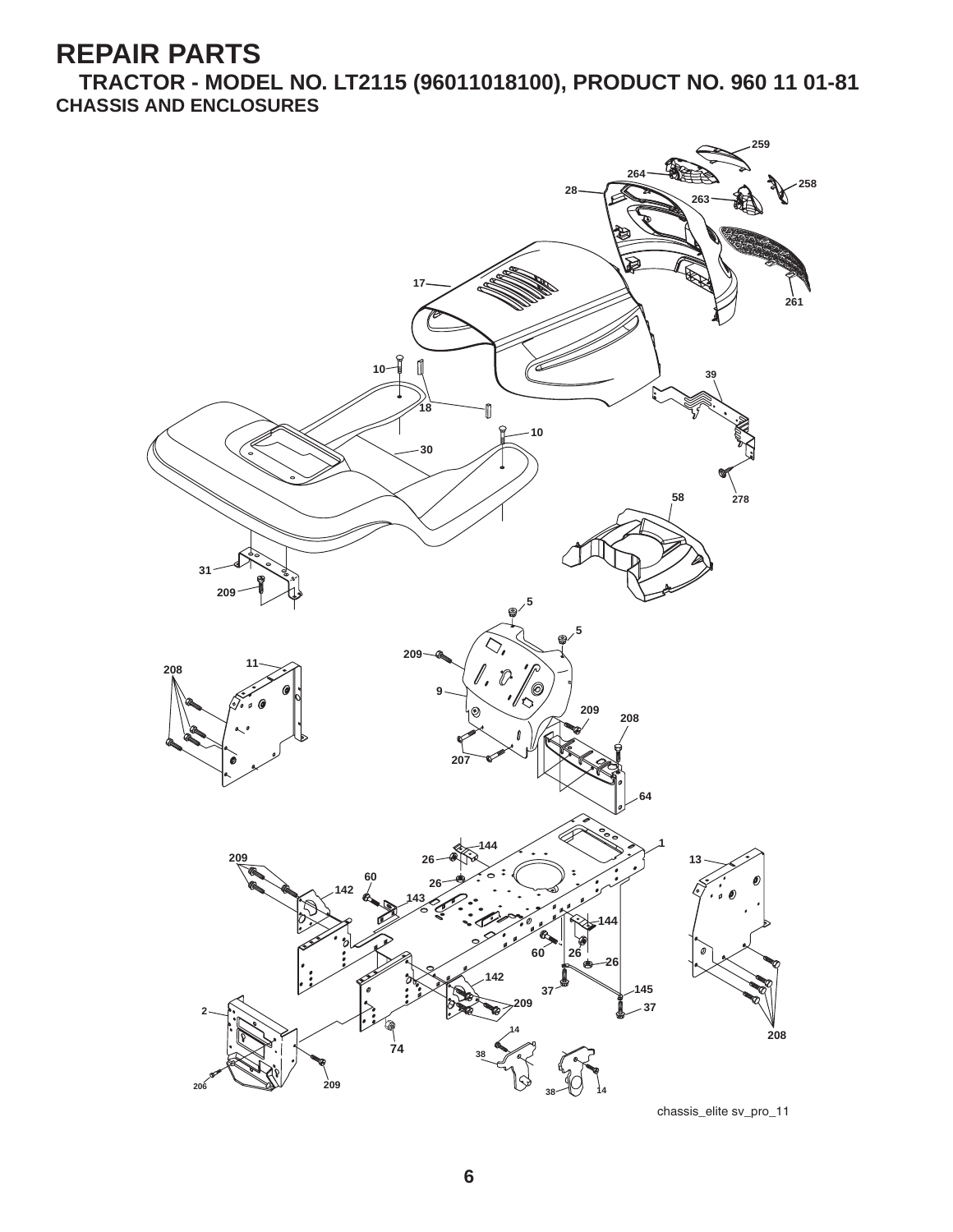#### **TRACTOR - MODEL NO. LT2115 (96011018100), PRODUCT NO. 960 11 01-81 CHASSIS AND ENCLOSURES**

| <b>KEY</b><br>NO.    | <b>PART</b><br>NO.           | <b>DESCRIPTION</b>                                          |
|----------------------|------------------------------|-------------------------------------------------------------|
| 1                    | 532 17 46-19                 | <b>Chassis Stamping</b>                                     |
| $\overline{c}$       | 532 17 65-54                 | Drawbar                                                     |
| 5                    | 532 15 52-72                 | <b>Bumper Hood/Dash</b>                                     |
| 9                    | 532 19 48-22                 | Dash P/L                                                    |
| 10                   | 872 14 06-08                 | Bolt Carriage 3/8-16 x 1                                    |
| 11                   | 532 17 49-96                 | Panel Dash Lh                                               |
| 13                   | 532 18 69-52                 | Panel Dash Rh                                               |
| 14                   | 817 49 06-08                 | Screw thdrol $3/8-16 \times 1/2$                            |
| 17<br>18             | 532 19 47-57<br>532 18 49-21 | Hood                                                        |
| 26                   | 873 80 06-00                 | <b>Bumper Hood</b><br>Nut Lock Hex W/Ins 3/8-16 unc         |
| 28                   | 532 19 29-15                 | Grille/Len Asm (Includes Key #'s 258,                       |
|                      |                              | 259, 261, 263, 264)                                         |
| 30                   | 532 19 52-96                 | <b>Fender Footrest STLT Pnt</b>                             |
| 31                   | 532 13 99-76                 | <b>Bracket Support Fender</b>                               |
| 37                   | 817 49 05-08                 | Screw Thdrol 6/16-18 x 1/2 TYT                              |
| 38                   | 532 17 57-10                 | Bracket, Asm. Pivot, Mower Rear                             |
| 39                   | 532 17 47-14                 | <b>Bracket Pivot Laser</b>                                  |
| 58                   | 532 18 43-22                 | Duct Air                                                    |
| 60                   | 872 14 06-06                 | Bolt Rdhd Sqnk 3/8-16 unc x 3/4                             |
| 64                   | 532 15 47-98                 | Dash Lower STLT                                             |
| 74<br>142            | 873 68 06-00<br>532 17 57-02 | Nut Crownlock 3/8-16 unc<br><b>Plate Reinforcement STLT</b> |
| 143                  | 532 18 66-89                 | <b>Bracket Swaybar Chassis</b>                              |
| 144                  | 532 17 55-82                 | <b>Bracket Pnt Footrest STLT</b>                            |
| 145                  | 532 15 65-24                 | Rod Pivot Chassis/Hood                                      |
| 206                  | 532 17 01-65                 | Bolt Shoulder 5/16-18 TT                                    |
| 207                  | 817 67 05-08                 | Screw Thdrol 5/16-18 x 1/2                                  |
| 208                  | 817 67 06-08                 | Screw Thdrol 3/8-16 x 1/2                                   |
| 209                  | 817 00 06-12                 | Screw Hex Wsh Thdrol 3/8-16- x 3/4                          |
| 258                  | 532 18 97-55                 | Lens RH                                                     |
| 259                  | 532 18 97-54                 | Lens LH                                                     |
| 261                  | 532 18 97-53                 | <b>Insert Grille</b>                                        |
| 263                  | 532 18 38-33                 | <b>Bezel RH</b>                                             |
| 264                  | 532 18 38-32                 | <b>Bezel LH</b>                                             |
| 278<br>$\sim$ $\sim$ | 532 19 16-11<br>532 00 54-79 | Screw 10 3/4 Single Lead-Hex                                |
| - -                  | 532 18 78-01                 | Plug<br>Dome Plug Plastic (choke hole)                      |
|                      |                              |                                                             |

**NOTE:** All component dimensions given in U.S. inches. 1 inch =  $25.4 \, \text{mm}$ .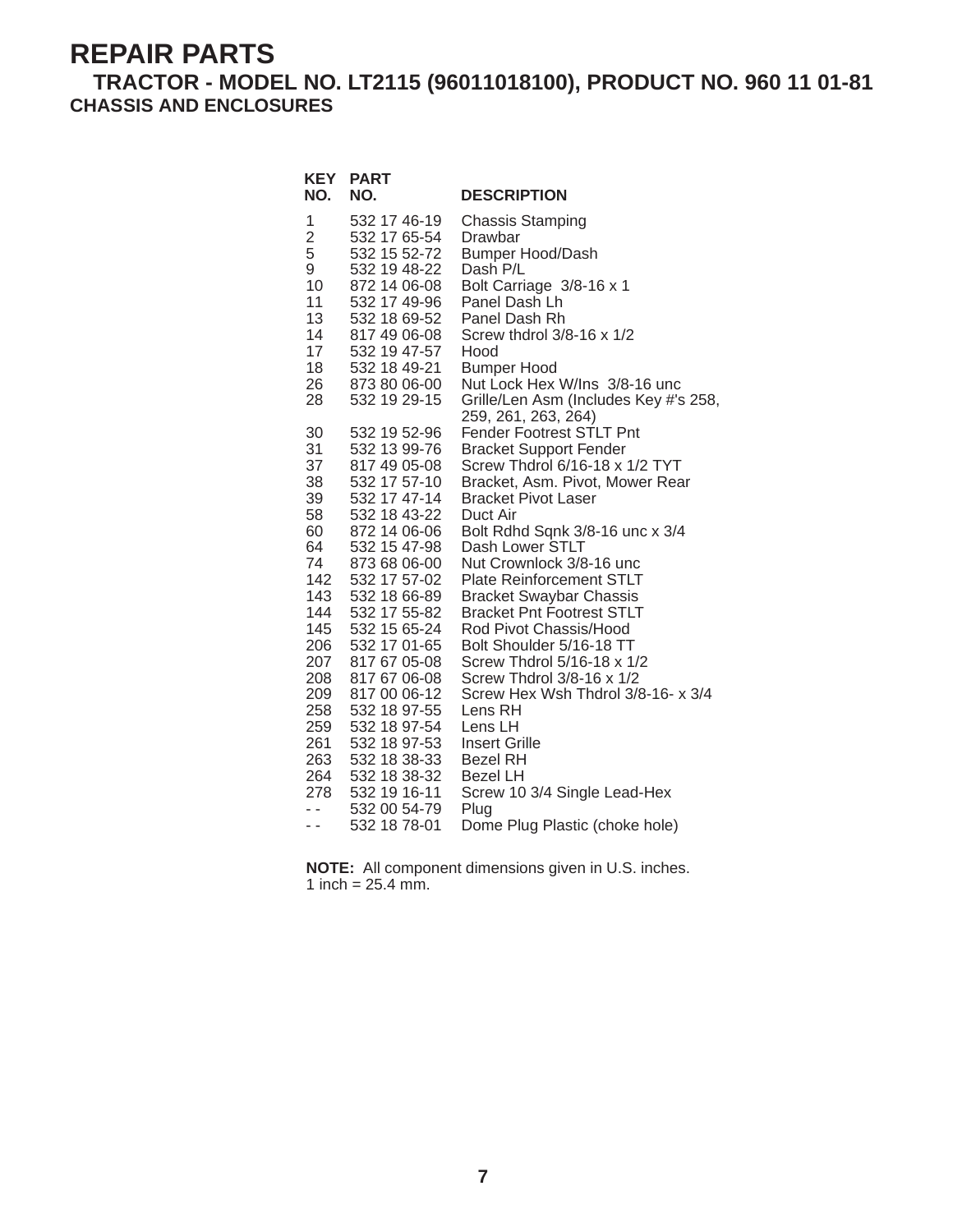**TRACTOR - MODEL NO. LT2115 (96011018100), PRODUCT NO. 960 11 01-81 DRIVE**

![](_page_8_Figure_2.jpeg)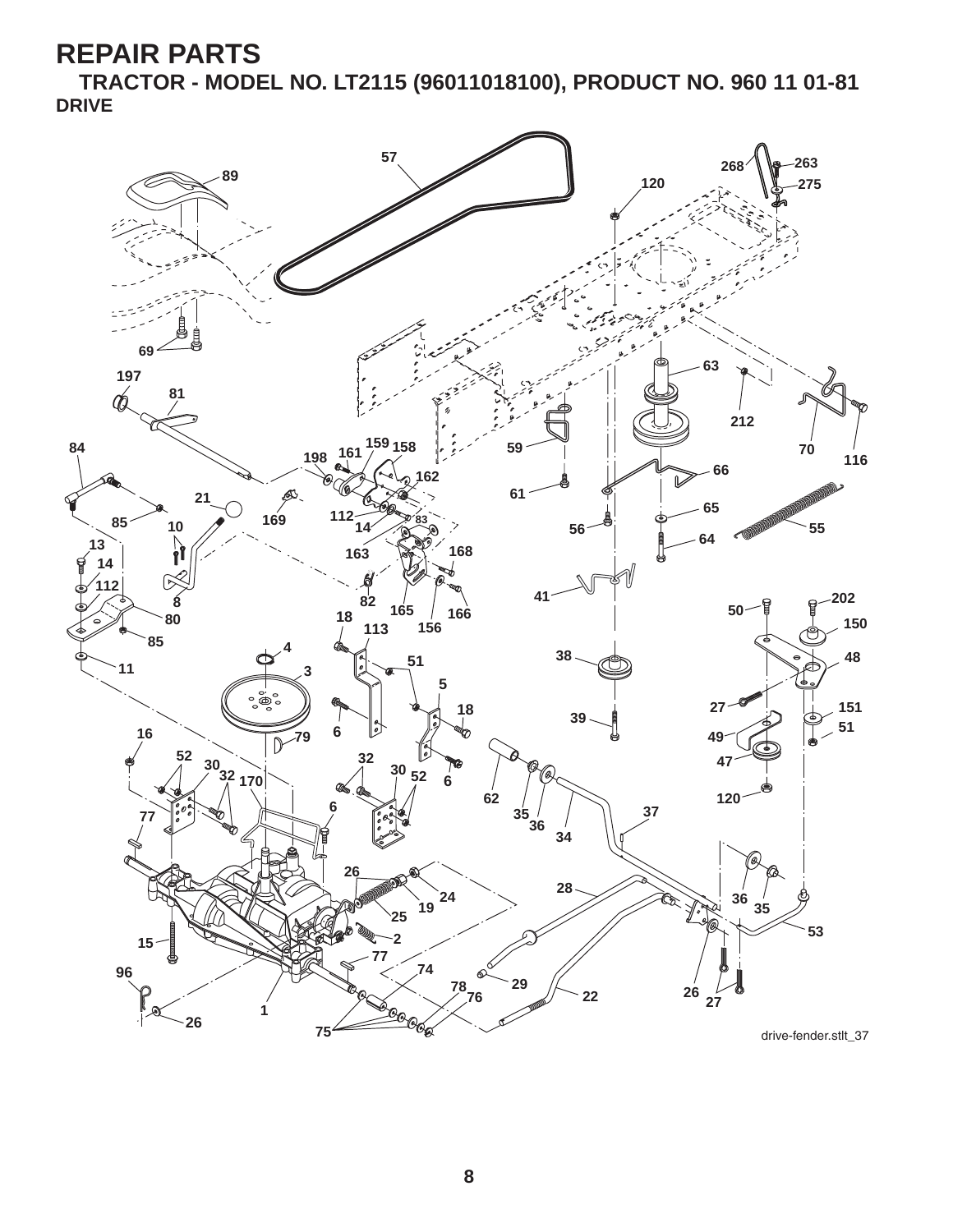#### **TRACTOR - MODEL NO. LT2115 (96011018100), PRODUCT NO. 960 11 01-81 DRIVE**

#### **KEY PART**

| NO.                     | NO.                          | <b>DESCRIPTION</b>                                                          |
|-------------------------|------------------------------|-----------------------------------------------------------------------------|
| 1                       |                              | Transaxle, Peerless 206-545C<br>(Order Parts From Transaxle<br>Manufactuer) |
| $\overline{\mathbf{c}}$ | 532 14 66-82                 | Spring Return Brake T/a Zinc                                                |
| 3                       | 532 12 36-66                 | Pulley Transaxle 18" tires                                                  |
| 4                       | 812 00 00-28                 | Ring Retainer # 5100-62                                                     |
| 5<br>6                  | 532 12 15-20<br>817 06 05-12 | Strap Torque 30 Degrees<br>Screw Thdrol 5/16-18 x 3/4 TYT                   |
| 8                       | 532 19 25-02                 | Rod Shift Fender Adjust STLT                                                |
| 10                      | 876 02 04-16                 | Pin Cotter 1/8 x 1 Cad                                                      |
| 11                      | 532 10 57-01                 | Washer Plate Shf 388 Sq Hole                                                |
| 13                      | 874 55 04-12                 | Bolt 1/4-28 unf Gr. 8 W/Patch                                               |
| 14                      | 810 04 04-00                 | Washer Lock Hvy Helical 1/4                                                 |
| 15                      | 874 49 05-44                 | Bolt 5/16-18 Gr. 5                                                          |
| 16                      | 873 80 05-00                 | Nut Lock Hx W/Ins 5/16-18 unc PI                                            |
| 18                      | 874 78 06-16                 | Bolt, Fin Hex 3/8-16 unc x 1 Gr. 5                                          |
| 19<br>21                | 873 80 06-00<br>532 12 12-74 | Nut Lock 3/8-16 unc<br>Knob                                                 |
| 22                      | 532 13 08-04                 | Rod Brake Blk Zinc 26 840                                                   |
| 24                      | 873 35 06-00                 | Nut Hex Jam 3/8-16 unc                                                      |
| 25                      | 532 10 68-88                 | Spring Rod Brake 2 00 Zinc                                                  |
| 26                      | 819 13 13-16                 | Washer 13/32 x 13/16 x 16 Ga                                                |
| 27                      | 876 02 04-12                 | Pin Cotter 1/8 x 3/4 Cad                                                    |
| 28                      | 532 17 57-65                 | Rod Brake Parking LT/YT                                                     |
| 29                      | 532 07 16-73                 | Cap Brake Parking Black                                                     |
| 30<br>32                | 532 17 49-73<br>874 76 05-12 | <b>Bracket Mtg Transaxle</b><br>Bolt Hex Hd 5/16-18 unc x 3/4               |
| 34                      | 532 17 55-78                 | Shaft Asm Pedal Foot                                                        |
| 35                      | 532 12 01-83                 | Bearing Nylon Blk 629 Id                                                    |
| 36                      | 819 21 16-16                 | Washer 21/32 x 1 x 16 Ga                                                    |
| 37                      | 532 12 49-63                 | Pin Roll 3/16 x 1"                                                          |
| 38                      | 532 17 91-14                 | <b>Pulley Composite</b>                                                     |
| 39                      | 872 11 06-22                 | Bolt Rdhd 3/8-16 x 2-3/4 Gr. 5                                              |
| 41<br>47                | 532 17 55-56<br>532 12 77-83 | Keeper Belt Idler Flat<br>Pulley Idler V Groove Plastic                     |
| 48                      | 532 15 44-07                 | <b>Bellcrank Clutch Grnd Drv Stl</b>                                        |
| 49                      | 532 12 32-05                 | <b>Retainer Belt Style Spring</b>                                           |
| 50                      | 872 11 06-12                 | Bolt Carr. sh 3/8-16 x 1-1/2 Gr. 5                                          |
| 51                      | 873 68 06-00                 | Nut Crownlock 3/8-16 unc                                                    |
| 52                      | 873 68 05-00                 | Nut Crownlock 5/16-18 unc                                                   |
| 53                      | 532 19 96-52                 | Link Clutch                                                                 |
| 55                      | 532 10 57-09                 | Spring Return Clutch 675                                                    |
| 56                      | 817 06 06-20<br>532 13 82-55 | Screw 3/8-16 x 1-1/4                                                        |
| 57<br>59                | 532 16 96-91                 | V-Belt Ground Drive<br>Keeper Belt Span Ctr                                 |
| 61                      | 817 12 06-14                 | 875. Screw 3/8-16 x                                                         |
| 62                      | 532 12 48-72                 | Cover Pedal                                                                 |
|                         |                              |                                                                             |

| <b>KEY</b> | <b>PART</b>                  |                                                                 |
|------------|------------------------------|-----------------------------------------------------------------|
| NO.        | NO.                          | <b>DESCRIPTION</b>                                              |
| 63         | 532 18 02-19                 | <b>Engine Pulley</b>                                            |
| 64         | 532 17 39-37                 | <b>Bolt Hex</b>                                                 |
| 65<br>66   | 810 04 07-00<br>532 15 47-78 | Washer Lock Hvy Hlcl Spr 7/16<br>Keeper Belt Engine Foolproof   |
| 69         | 532 14 24-32                 | Screw Hex Wsh. Hi-Lo 1/4 x 1/2 unc                              |
| 70         | 532 18 02-18                 | <b>Guide Belt Mower Drive RH</b>                                |
| 74         | 532 13 70-57                 | Spacer Axle                                                     |
| 75<br>76   | 532 12 17-49<br>812 00 00-01 | Washer 25/32 x 1 1/4 x 16 Ga.<br>E-ring #5133-75                |
| 77         | 532 12 35-83                 | Key Square 2 0 x 1845/1865                                      |
| 78         | 532 12 17-48                 | Washer 25/32 x 1-5/8 x 16 Ga.                                   |
| 79         | 532 12 50-96                 | Key Woodruff #9 3/16 x 3/4                                      |
| 80<br>81   | 532 13 14-86<br>532 16 55-94 | Arm Shift<br>Shaft Asm Cross Tapered DA/PR 18"                  |
| 82         | 532 16 57-11                 | Spring Torsion T/a                                              |
| 83         | 819 17 12-16                 | Washer 17/32 x 3/4 x 16 Ga.                                     |
| 84<br>85   | 532 16 62-28<br>532 15 03-60 | <b>Transaxle Link</b><br>Nut Lock Center 1/4 - 28 FNTHD         |
| 89         | 532 19 53-94                 | <b>Console Shift STLT</b>                                       |
| 96         | 532 12 47-88                 | <b>Retainer Spring 1"</b>                                       |
| 112        | 819 09 12-10                 | Washer 9/32 x 3/4 x 10 Ga.                                      |
| 113<br>116 | 532 12 72-85<br>872 14 06-08 | Strap Torque LT<br>Bolt Rdhd Sq Neck 3/8-16 x 1                 |
| 120        | 873 90 06-00                 | Nut Lock Flg. 3/8-16                                            |
| 150        | 532 17 54-56                 | <b>Spacer Retainer</b>                                          |
| 151        | 819 13 32-10                 | Washer 13/32 x 2 x 10 Ga.                                       |
| 156<br>158 | 532 16 60-02<br>532 16 55-89 | Washer Srrted 5/16 ID x 1.125<br><b>Bracket Shift Mount</b>     |
| 159        | 532 18 39-00                 | Hub Shift                                                       |
| 161        | 872 14 04-06                 | Bolt Rdhd Sqnk 1/4-20 x 3/4 Gr. 5                               |
| 162        | 873 68 04-00                 | Nut Crownlock 1/4-20 unc                                        |
| 163<br>165 | 874 78 04-16<br>532 16 56-23 | Bolt Hex Fin 1/4-20 unc x 1 Gr. 5<br><b>Bracket Pivot Lever</b> |
| 166        | 817 49 05-10                 | Screw 5/16-18 x 5/8                                             |
| 168        | 532 16 54-92                 | <b>Bolt Shoulder 5/16-18 x .561</b>                             |
| 169        | 532 16 55-80                 | <b>Plate Fastening STLT/CRD</b>                                 |
| 170<br>197 | 532 18 74-14<br>532 16 96-13 | Keeper Belt T/A<br>Nyliner Snap-In 5/8" ID                      |
| 198        | 532 16 95-93                 | Washer Nyl 7/8 ld x .105" Hyd                                   |
| 202        | 872 11 06-14                 | Bolt 3/8-16 x 1-3/4 Gr. 5                                       |
| 212        | 532 14 52-12                 | Nut Hex Flg Lock                                                |
| 263<br>268 | 817 00 06-12<br>532 18 24-02 | Screw Hexwsh Thdr 3/8-16 x 3/4<br><b>Guard Muffler RH</b>       |
| 275        | 819 13 16-14                 | Washer 13/32 x 1 x 14 Ga.                                       |

**NOTE:** All component dimensions given in U.S. inches. 1 inch =  $25.4$  mm.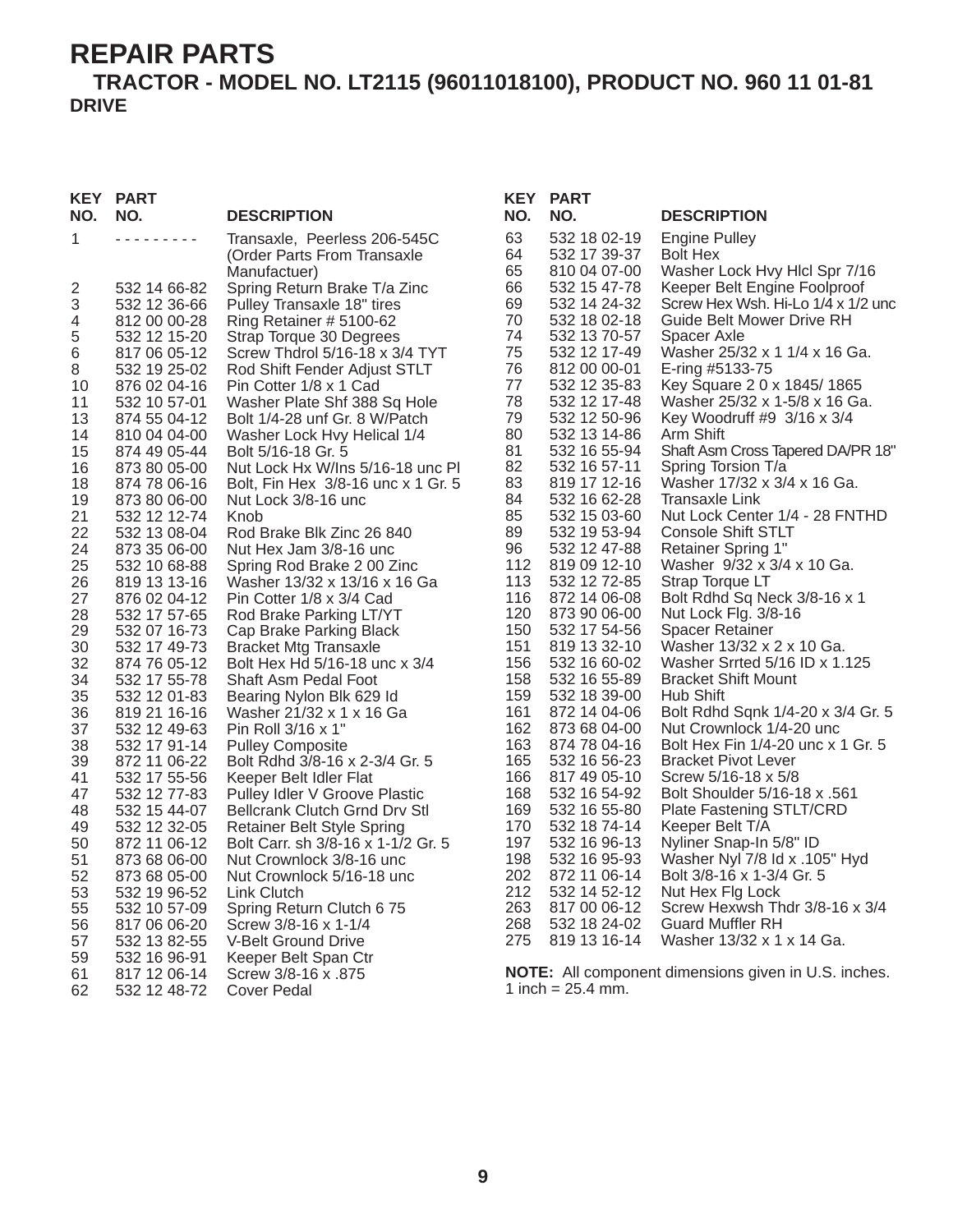**TRACTOR - MODEL NO. LT2115 (96011018100), PRODUCT NO. 960 11 01-81 STEERING ASSEMBLY**

![](_page_10_Figure_2.jpeg)

steering\_pl.lt\_59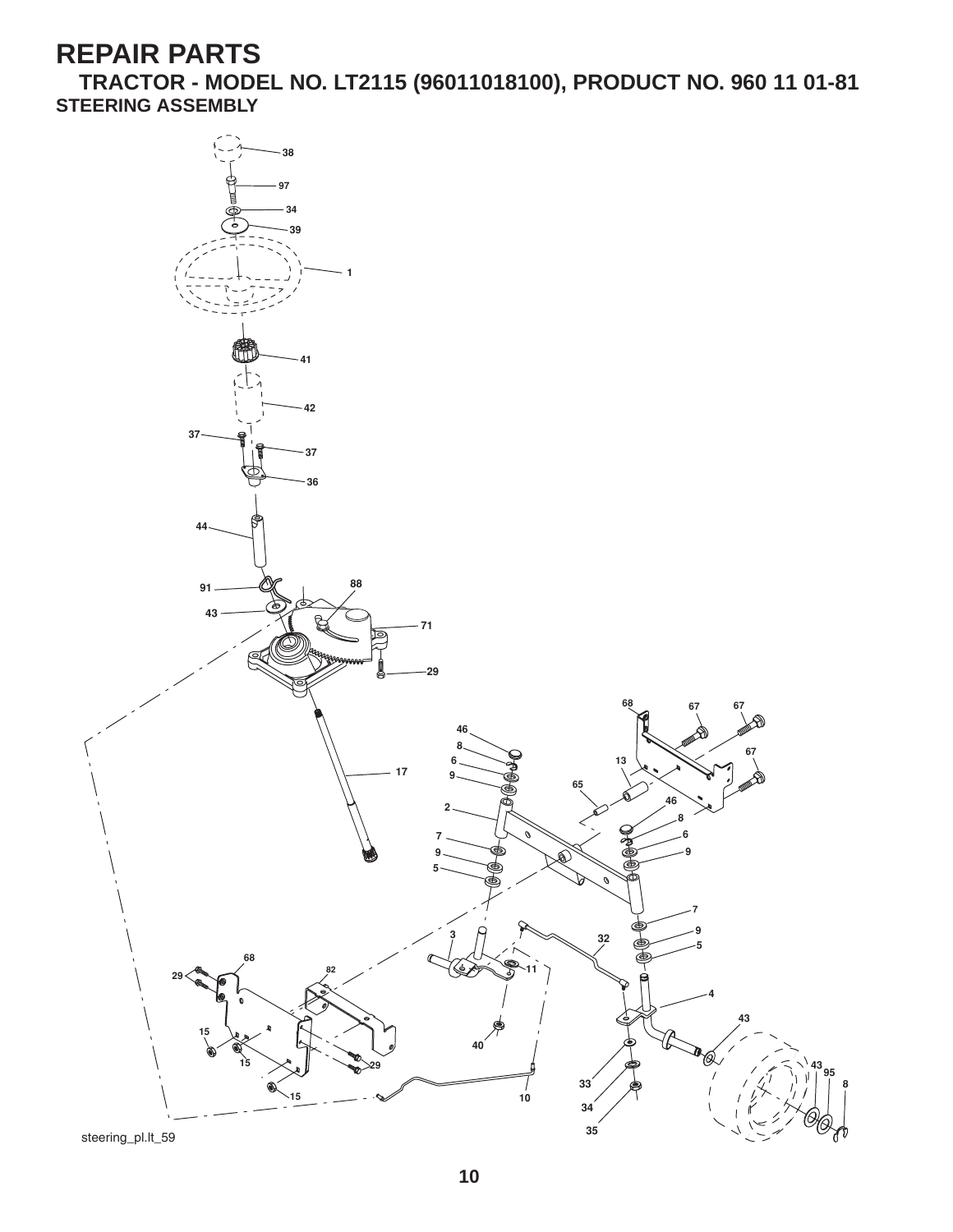**TRACTOR - MODEL NO. LT2115 (96011018100), PRODUCT NO. 960 11 01-81 STEERING ASSEMBLY**

| NO.                                                                                                                                                                                                                                         | <b>KEY PART</b><br>NO.                                                                                                                                                                                                                                                                                                                                                                                                                                                                                                                                                                                                       | <b>DESCRIPTION</b>                                                                                                                                                                                                                                                                                                                                                                                                                                                                                                                                                                                                                                                                                                                                                                                                                                                                                                                                                            |
|---------------------------------------------------------------------------------------------------------------------------------------------------------------------------------------------------------------------------------------------|------------------------------------------------------------------------------------------------------------------------------------------------------------------------------------------------------------------------------------------------------------------------------------------------------------------------------------------------------------------------------------------------------------------------------------------------------------------------------------------------------------------------------------------------------------------------------------------------------------------------------|-------------------------------------------------------------------------------------------------------------------------------------------------------------------------------------------------------------------------------------------------------------------------------------------------------------------------------------------------------------------------------------------------------------------------------------------------------------------------------------------------------------------------------------------------------------------------------------------------------------------------------------------------------------------------------------------------------------------------------------------------------------------------------------------------------------------------------------------------------------------------------------------------------------------------------------------------------------------------------|
| 1<br>$\frac{2}{3}$<br>4<br>5<br>6<br>$\overline{7}$<br>8<br>9<br>10<br>11<br>13<br>15<br>17<br>29<br>32<br>33<br>34<br>35<br>36<br>37<br>38<br>39<br>40<br>41<br>42<br>43<br>44<br>46<br>65<br>67<br>68<br>71<br>82<br>88<br>91<br>95<br>97 | 532 19 45-95<br>532 19 56-73<br>532 16 98-40<br>532 16 98-39<br>532 12 49-31<br>532 12 17-48<br>819 27 20-16<br>812 00 00-29<br>532 12 49-37<br>532 17 51-21<br>810 04 06-00<br>532 13 65-18<br>532 14 52-12<br>532 19 07-53<br>817 00 06-12<br>532 17 18-88<br>819 11 12-16<br>810 04 05-00<br>873 54 05-00<br>532 15 50-99<br>532 15 29-27<br>532 19 46-03<br>819 11 38-12<br>873 54 06-00<br>532 18 67-37<br>532 16 96-33<br>532 12 17-49<br>532 19 07-52<br>532 12 12-32<br>532 16 03-67<br>872 11 06-18<br>532 16 98-27<br>532 17 51-46<br>532 19 99-78<br>532 17 51-18<br>532 17 55-53<br>532 18 89-67<br>874 78 05-64 | <b>Wheel Steering</b><br>Axle Asm<br>Spindle Asm LH<br>Spindle Asm RH<br>Bearing Race Thrust Harden<br>Washer 25/32 x 1-5/8 x 16 Ga.<br>Washer 27/32 x 1-1/4 x 16 Ga.<br>Ring Klip #t5304-75<br><b>Bearing Col Strg Blk</b><br>Link Drag<br>Washer Lock Hvy Hlcl Spr 3/8<br>Spacer Brg Axle Front<br>Nut Hex Flange Lock<br>Shaft Asm Strg<br>Screw 3/8-16 x 3/4<br>Rod Tie<br>Washer 11/32 x 3/4 x 16 Ga.<br>Washer Lock 5/16<br>Crownlock Nut 5/16-24 unf<br><b>Bushing Strg</b><br><b>Screw</b><br>Insert Cap Strg Wh<br>Washer 11/32 ID x 2-3/8 OD 12 Ga.<br>Nut Crownlock 3/8-24<br><b>Adaptor Wheel Strg</b><br>Boot Steering Shaft<br>Washer 25/32 x 1 1/4 x 16 Ga.<br><b>Extension Steering Shaft LR/LT</b><br>Cap Spindle Fr Top Blk<br>Spacer Brace Axle<br>Bolt, Rdhd Sqnk 3/8-16 x 2-1/4<br>Axle, Brace<br>Steering Asm.<br><b>Bracket Susp Chassis Front</b><br>Bolt Shoulder 7/16-20<br><b>Clip Steering</b><br>Washer Hardened<br>Bolt 5/16-18 unc x 4 L Gr. 5 |
|                                                                                                                                                                                                                                             |                                                                                                                                                                                                                                                                                                                                                                                                                                                                                                                                                                                                                              |                                                                                                                                                                                                                                                                                                                                                                                                                                                                                                                                                                                                                                                                                                                                                                                                                                                                                                                                                                               |

**NOTE:** All component dimensions given in U.S. inches. 1 inch =  $25.4 \, \text{mm}$ .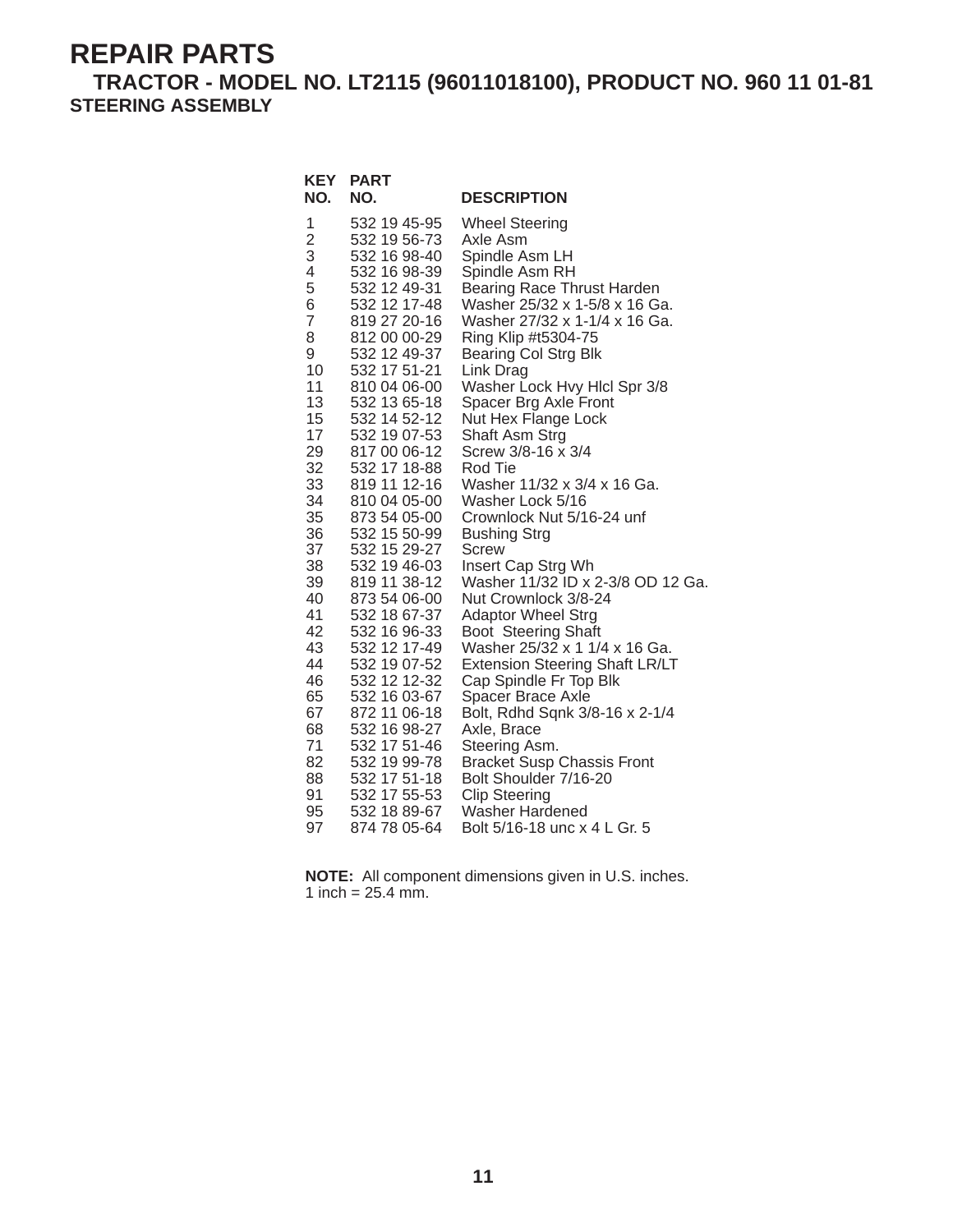**TRACTOR - MODEL NO. LT2115 (96011018100), PRODUCT NO. 960 11 01-81 ENGINE**

![](_page_12_Figure_2.jpeg)

engine-kohler\_43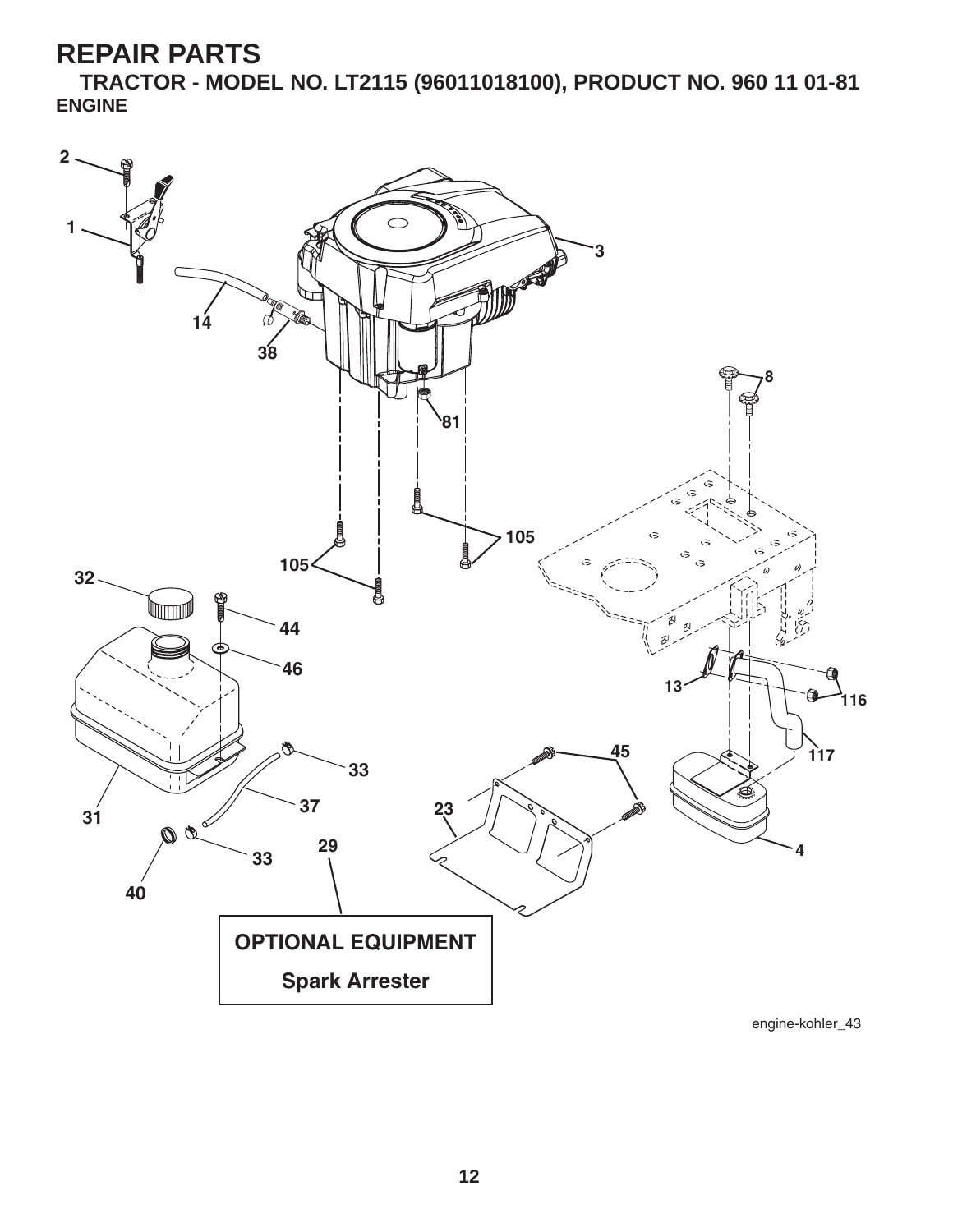**TRACTOR - MODEL NO. LT2115 (96011018100), PRODUCT NO. 960 11 01-81 ENGINE**

| <b>KEY</b><br>NO. | <b>PART</b><br>NO.           | <b>DESCRIPTION</b>                                                    |
|-------------------|------------------------------|-----------------------------------------------------------------------|
| 1                 | 532 17 08-05                 | Control Th/ch Flag                                                    |
| $\frac{2}{3}$     | 817 72 04-08                 | Screw Hex Thd Cut 1/4-20 x 5/8 T                                      |
|                   |                              | Engine Kohler Model # SV470<br>(Order Parts From Engine Manufacturer) |
| 4                 | 532 18 86-55                 | Muffler                                                               |
| 8                 | 532 17 18-77                 | Bolt 5/16-18 x 3/4                                                    |
| 13                | 532 18 59-09                 | Gasket Engine                                                         |
| 14                | 532 14 84-56                 | <b>Tube Drain Oil Easy</b>                                            |
| 23                | 532 16 98-37                 | Shield Brn/Dbr Guard                                                  |
| 29                | 532 13 71-80                 | Kit Spark Arrestor (Flat Scrn)                                        |
| 31                | 532 18 77-50                 | <b>Tank Fuel Front</b>                                                |
| 32                | 532 19 77-25                 | Cap Asm Fuel                                                          |
| 33                | 532 12 34-87                 | <b>Clamp Hose Black</b>                                               |
| 37                | 532 13 70-40                 | Line Fuel 20"                                                         |
| 38                | 532 18 16-54                 | Plug Drain Oil Easy                                                   |
| 40                | 532 12 40-28                 | Bushing Snap Nyl Blk Fuel Line                                        |
| 44<br>45          | 817 67 04-12<br>817 00 06-12 | Screw Hexwsh Thdrol 1/4-20 x 3/4<br>Screw Hex Wsh Thdrol 3/8-16 x 3/4 |
| 46                | 819 09 14-16                 | Washer 9/32 x 7/8 X 16 Ga                                             |
| 81 —              | 873 51 04-00                 | Nut 1/4-20                                                            |
|                   | 105 817 12 06-16             | Screw 3/8-16 x 1                                                      |
|                   | 116 532 18 43-62             | Nut Hex Flange Toplock M8-1.25                                        |
| 117               | 532 18 86-54                 | <b>Tube Exhaust</b>                                                   |
|                   |                              |                                                                       |

**NOTE:** All component dimensions given in U.S. inches. 1 inch =  $25.4 \, \text{mm}$ .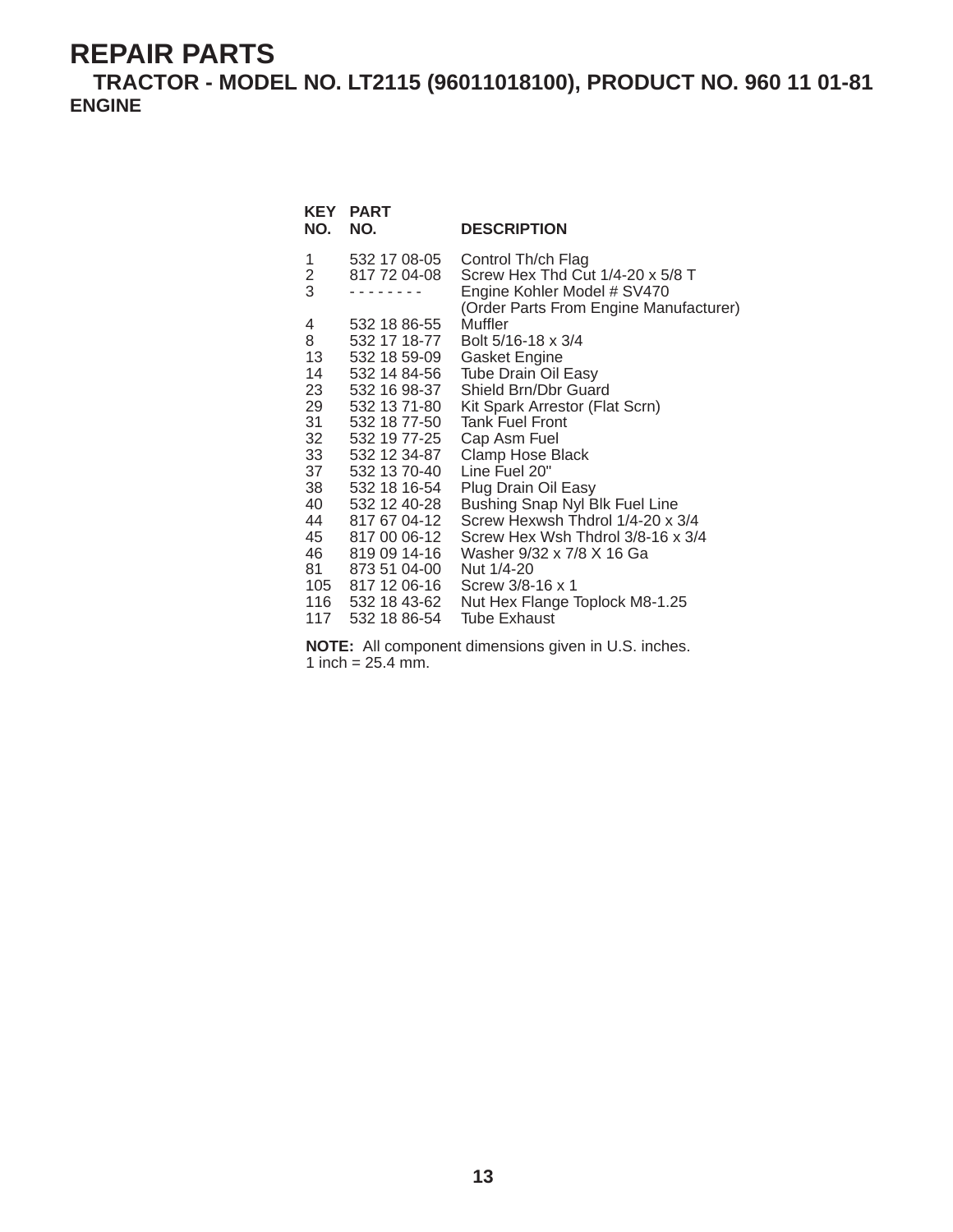**TRACTOR - MODEL NO. LT2115 (96011018100), PRODUCT NO. 960 11 01-81 MOWER LIFT**

![](_page_14_Figure_2.jpeg)

| <b>KEY</b><br>NO. | <b>PART</b><br>NO. | <b>DESCRIPTION</b>              |
|-------------------|--------------------|---------------------------------|
| 1                 | 532 19 84-17       | Wire Asm Inner/Spring W/plunger |
| 2                 | 532 19 80-70       | Shaft Asm Lift                  |
| 3                 | 532 18 88-22       | Pin Groove                      |
| $\overline{4}$    | 812 00 00-02       | E Ring #5133-62                 |
| -5                | 819 21 16-21       | Washer PLTD 21/32 x 1 x 21Ga.   |
| 6                 | 532 12 01-83       | Bearing Nylon Blk 629 Id        |
| 7                 | 532 10 94-13       | <b>Grip Handle Bicycle</b>      |
| 8                 | 532 12 23-65       | <b>Button Plunger Red</b>       |
| 11                | 532 13 98-65       | Link Lift LH                    |
| 12                | 532 13 98-66       | Link Lift RH                    |
| 13                | 532 12 46-70       | <b>Retainer Spring</b>          |
|                   |                    |                                 |

| KEY | <b>PART</b>  |                              |
|-----|--------------|------------------------------|
| NO. | NO.          | <b>DESCRIPTION</b>           |
| 15  | 532 17 32-88 | <b>Link Front</b>            |
| 16  | 873 35 08-00 | Nut Jam Hex 1/2-13 unc       |
| 17  | 532 17 56-89 | <b>Trunnion Blk Zinc</b>     |
| 18  | 873 80 08-00 | Nut Lock W/wsh 1/2-13 unc    |
| 19  | 532 13 98-68 | Arm Suspension Rear          |
| 20  | 532 19 42-09 | Pin Cotter 7/16 Bow Tie Lock |
| 31  | 532 16 98-65 | Bearing Pvt. Lift            |
| 32  | 873 54 06-00 | Nut Crownlock 3/8-24         |
|     |              |                              |

**NOTE:** All component dimensions given in U.S. inches. 1 inch =  $25.4$  mm.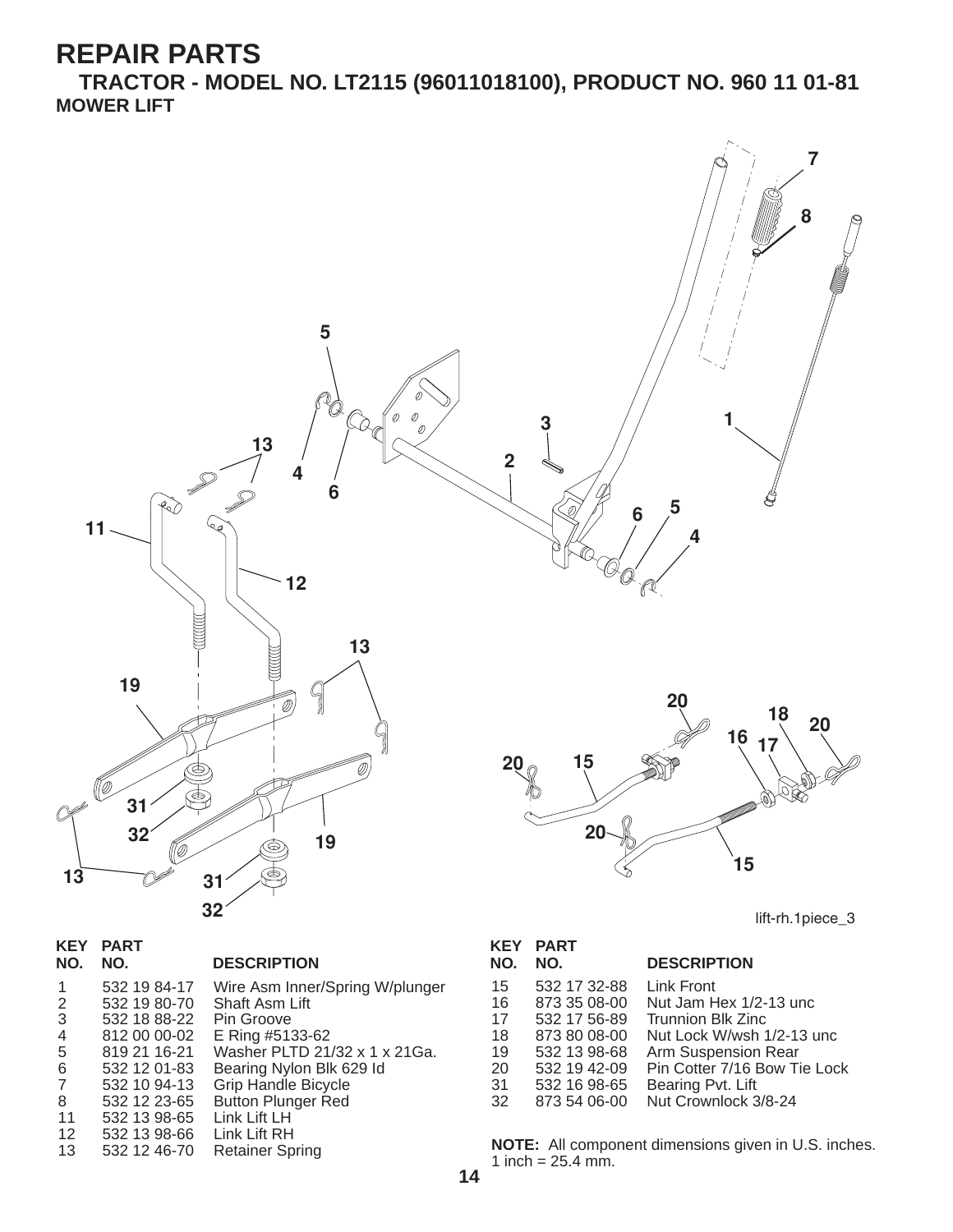**TRACTOR - MODEL NO. LT2115 (96011018100), PRODUCT NO. 960 11 01-81 SEAT ASSEMBLY**

![](_page_15_Figure_2.jpeg)

seat\_lt.knob\_18

## **KEY PART**

#### **NO. NO. DESCRIPTION**

| 1  | 532 40 10-42   | Seat                           |
|----|----------------|--------------------------------|
|    |                |                                |
| 2  | 532 14 05-51   | <b>Bracket Pivot Seat</b>      |
| 5  | 532 14 50-06   | Clip Push-In                   |
| 6  | 873 80 06-00   | Nut Hex w/Ins. 3/8-16 unc      |
| 7  | 532 12 41-81   | Spring Seat Cprsn 2 250 Blk Zi |
| 8  | 817 00 06-16   | Screw 3/8-16 x 1-1/2           |
| 9  | 819 13 16-14   | Washer 13/32 x 1 x 14 Ga.      |
| 10 | 532 19 55-30   | Pan Seat                       |
| 11 | 532 16 63-69   | Knob Seat                      |
| 12 | 532 17 46-48   | <b>Bracket Mounting Switch</b> |
| 13 | 532 12 12 - 48 | Bushing Snap Blk Nyl 50 ld     |
| 14 | 872 05 04-12   | Bolt Rdhd Sqnk 1/4-20 x 1-1/2  |

| KEY<br>NO.                             | <b>PART</b><br>NO.                                                                                           | <b>DESCRIPTION</b>                                                                                                                                                                                                 |
|----------------------------------------|--------------------------------------------------------------------------------------------------------------|--------------------------------------------------------------------------------------------------------------------------------------------------------------------------------------------------------------------|
| 15<br>16<br>17<br>21<br>22<br>24<br>25 | 532 13 43-00<br>532 12 12-50<br>532 12 39-76<br>532 17 18-52<br>873 80 05-00<br>819 17 19-12<br>532 12 70-18 | Spacer Split 28 x 96 Yel Zinc<br>Spring Cprsn 1 27 Blk Pnt<br>Nut Lock 1/4 Lge Flg Gr. 5 Zinc<br>Bolt Shoulder 5/16-18 unc<br>Nut Hex Lock W/Ins 5/16-18<br>Washer 17/32 x 1-3/16 x 12 Ga.<br><b>Bolt Shoulder</b> |
| 41                                     | 532 14 06-75                                                                                                 | Strap Asm Fender                                                                                                                                                                                                   |

**NOTE:** All component dimensions given in U.S. inches. 1 inch =  $25.4 \text{ min.}$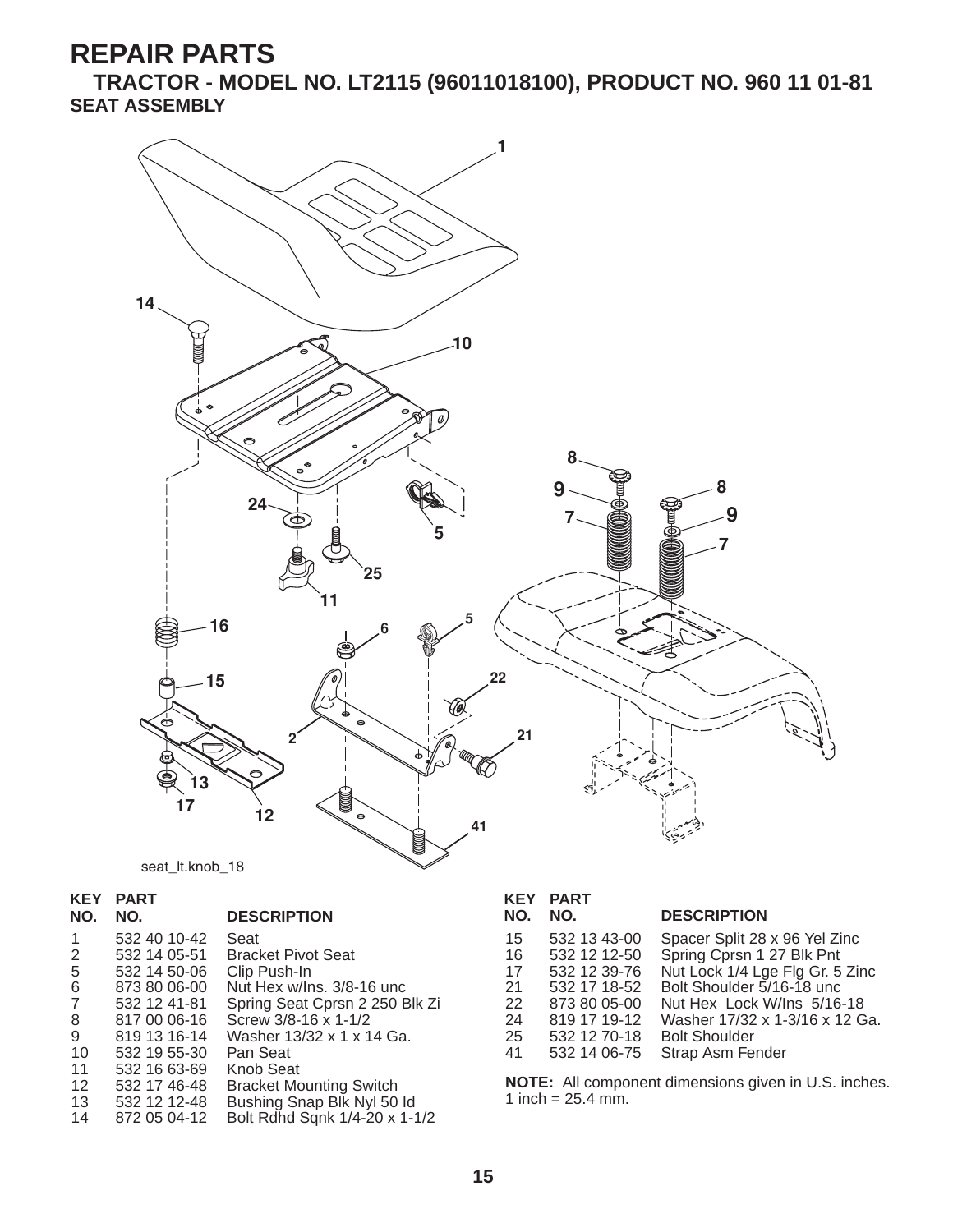**TRACTOR - MODEL NO. LT2115 (96011018100), PRODUCT NO. 960 11 01-81 MOWER DECK**

![](_page_16_Picture_2.jpeg)